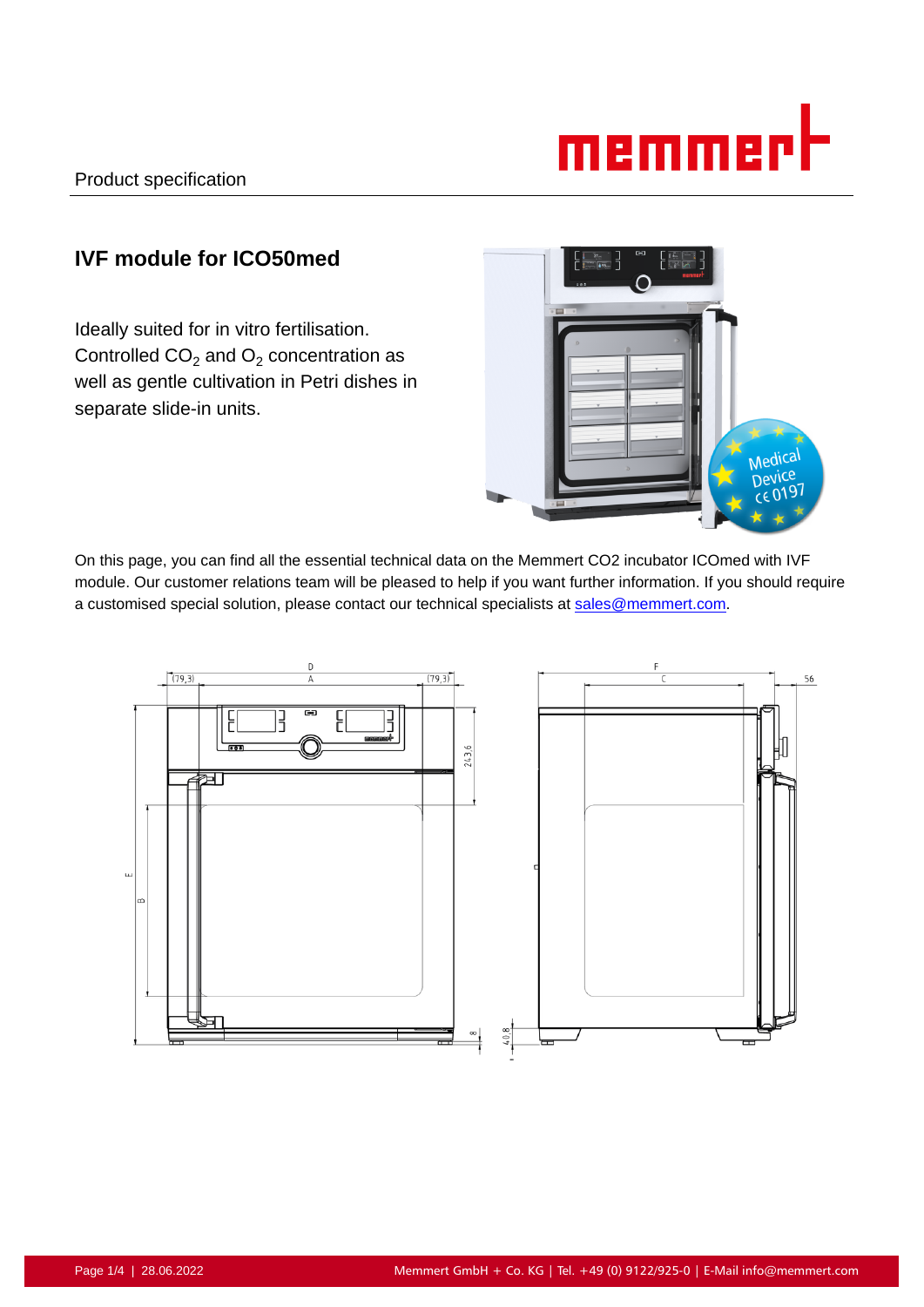# **Temperature**

| 5 °C above ambient temperature up to +50 °C                                                                       |
|-------------------------------------------------------------------------------------------------------------------|
| Standard sterilisation programme: 60 minutes at 180°C (without removing the sensors)                              |
| +18 to +50 $^{\circ}$ C                                                                                           |
| 0.1 °C                                                                                                            |
| 2 Pt100 sensors DIN Class A in 4-wire-circuit for mutual monitoring, taking over functions in case of an<br>error |
| at + 37 °C +/- 0.3 K                                                                                              |
| at 37 °C +/- 0.1 K                                                                                                |
|                                                                                                                   |

# **Humidity**

| Humidity control (standard)                                  | Humidity limitation thanks to a Peltier element; when water dish is full and inserted, the Peltier element<br>limits the value of relative humidity in the interior to 93 % rh $+/- 2.5$ % |
|--------------------------------------------------------------|--------------------------------------------------------------------------------------------------------------------------------------------------------------------------------------------|
| Setting accuracy humidity                                    | $0.5 \%$ rh                                                                                                                                                                                |
| Setting range active<br>humidity control (with<br>option K7) | 40 to 97 % rh and rh-Off                                                                                                                                                                   |

# **Control of standard components**

| CO <sub>2</sub> control                                   | Digital electronic CO <sub>2</sub> control with dual beam NDIR system, with auto-diagnostic system and acoustic<br>fault indication, barometric pressure compensation |
|-----------------------------------------------------------|-----------------------------------------------------------------------------------------------------------------------------------------------------------------------|
| <b>Adjustment range</b><br>$CO5$ sub>2 $5$ sub>           | 0 to 20 % $CO2$                                                                                                                                                       |
| <b>Setting accuracy</b><br>$CO$ <sub><math>2</math></sub> | 0.1%                                                                                                                                                                  |
| Variation in time<br>$CO$ <sub><math>2</math></sub>       | $+/- 0.2 % CO2$                                                                                                                                                       |
| <b>Adjustment range</b><br>$Osub>22$ sub>                 | 1 to 20 % $O_2$                                                                                                                                                       |
| <b>Setting accuracy</b><br>O <sub>2</sub>                 | 0.1 % $O_2$                                                                                                                                                           |

# **Control technology**

| <b>ControlCOCKPIT</b>        | TwinDISPLAY. Adaptive multifunctional digital PID-microprocessor controller with 2 high-definition<br>TFT-colour displays. |
|------------------------------|----------------------------------------------------------------------------------------------------------------------------|
| Language setting             | German, English, Spanish, French, Polish, Czech, Hungarian                                                                 |
| <b>Function SetpointWAIT</b> | the process time does not start until the set temperature is reached                                                       |
| Adjustable parameters        | temperature (Celsius or Fahrenheit), CO <sub>2</sub> , programme time, time zones, summertime/wintertime                   |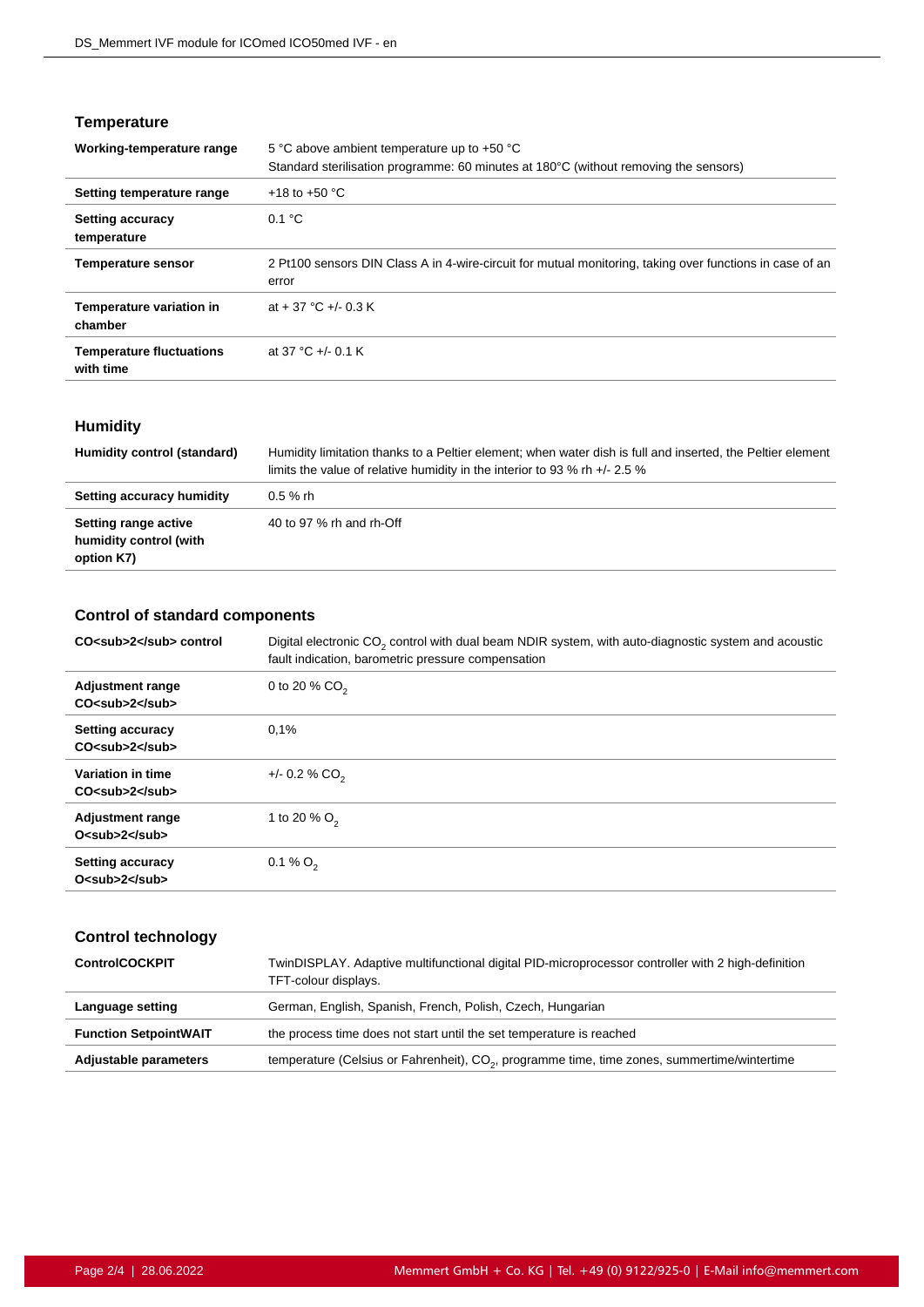#### **Communication**

| Interface            | Ethernet LAN, USB                                                                                                               |
|----------------------|---------------------------------------------------------------------------------------------------------------------------------|
| <b>Documentation</b> | programme stored in case of power failure                                                                                       |
| Programming          | AtmoCONTROL software on a USB stick for programming, managing and transferring programmes<br>via Ethernet interface or USB port |

# **Safety**

| <b>AutoSAFETY</b>     | additionally integrated over- and undertemperature protection "ASF", automatically following the<br>setpoint value at a preset tolerance range, alarm in case of over- or undertemperature, heating<br>function is switched off in case of overtemperature, cooling function in case of undertemperature |
|-----------------------|----------------------------------------------------------------------------------------------------------------------------------------------------------------------------------------------------------------------------------------------------------------------------------------------------------|
| Autodiagnostic system | integral fault diagnostics for temperature and CO <sub>2</sub>                                                                                                                                                                                                                                           |
| Alarm                 | visual and acoustic                                                                                                                                                                                                                                                                                      |

#### **Heating concept**

| 6 sides | large-area multi-function heating system on four sides with additional door and back heating to avoid |
|---------|-------------------------------------------------------------------------------------------------------|
|         | condensation                                                                                          |

# **Standard equipment**

| <b>Standard accessories</b> | Membrane filter (in order to remove impurities and pollutants, all incoming gases pass through a<br>membrane filter before they reach the chamber)                                                                                                                                                                                                                                                                                                                                                                              |
|-----------------------------|---------------------------------------------------------------------------------------------------------------------------------------------------------------------------------------------------------------------------------------------------------------------------------------------------------------------------------------------------------------------------------------------------------------------------------------------------------------------------------------------------------------------------------|
| <b>IVF-module</b>           | patented, consisting of 6 slide-in units, a total of 12 special racks with indentations for 12 Petri dishes<br>(60 mm diam.) resp. 24 Petri dishes (35 mm diam.), 2 racks with indentations for 3 special media<br>tubes each; racks with indentations for 4-well dishes on demand; only for ICO50 med with the options<br>K7 and F7; works calibration certificate (measuring point chamber centre) at +37 °C, 5 %, 6 % and 7<br>% CO <sub>2</sub> as well as 90 % rh; 5 % O <sub>2</sub> for IVF unit equipped with option T6 |
| Door                        | fully insulated stainless steel door with 2-point locking (compression door lock)                                                                                                                                                                                                                                                                                                                                                                                                                                               |
| Door                        | inner glass door with opening $(8 \text{ mm } \emptyset)$ to take gas sample                                                                                                                                                                                                                                                                                                                                                                                                                                                    |

# **Stainless steel interior**

| <b>Dimensions</b>         | $w_{(A)}$ x $h_{(B)}$ x $d_{(C)}$ : 400 x 425 x 330 mm (d less 35 mm for fan) |
|---------------------------|-------------------------------------------------------------------------------|
| <b>Interior</b>           | material 1.4301 (ASTM 304), corrosion resistant                               |
| <b>Volume</b>             | 56 I                                                                          |
| Max. number of internals  | 5                                                                             |
| Max. loading of chamber   | 75 kg                                                                         |
| Max. loading per internal | 15 kg                                                                         |